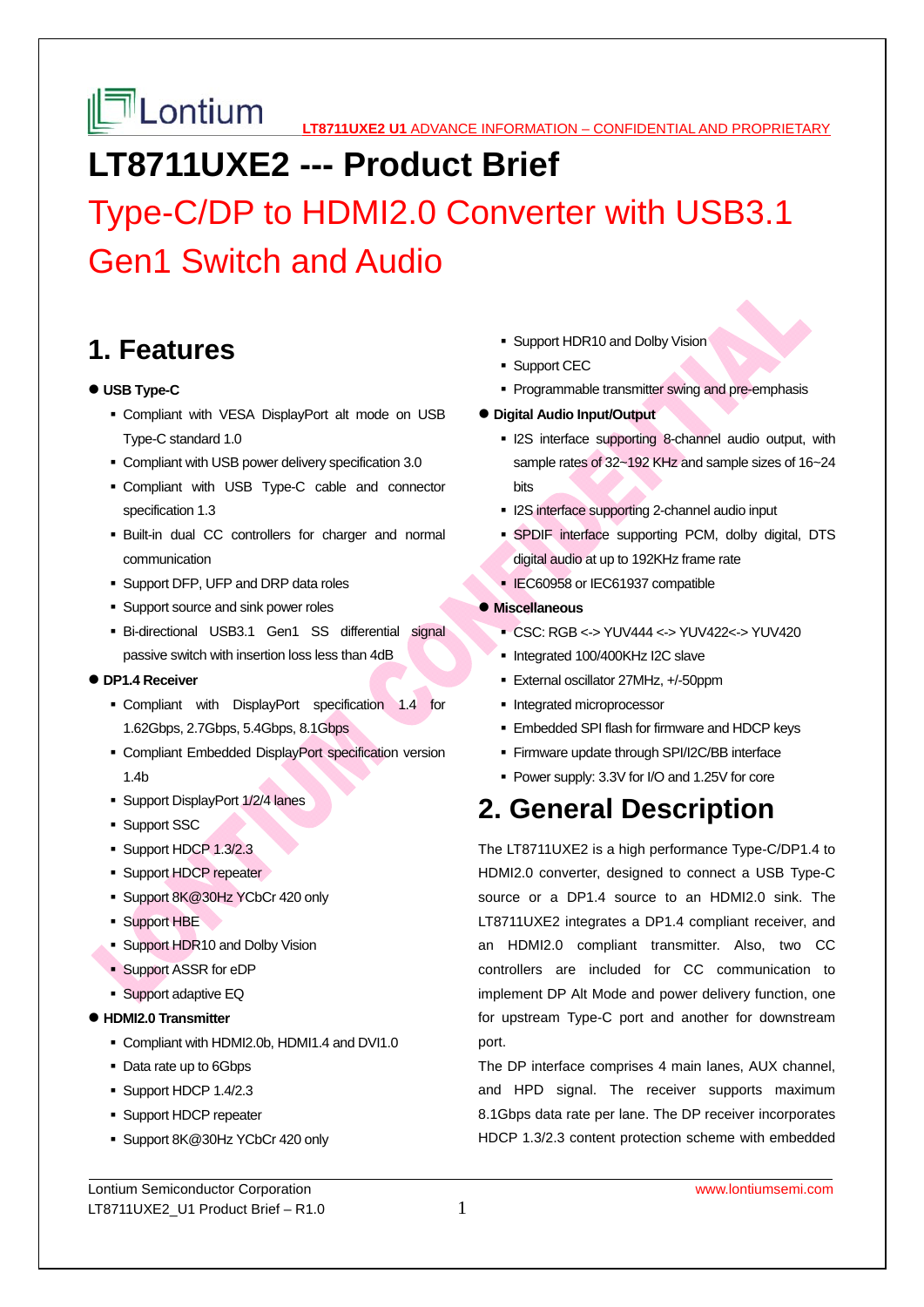

# LONTIUM **LTB711UXE2 U1 ADVANCE INFORMATION – CONFIDENTIAL AND PROPRIETARY**

key for secure transmission of digital audio-video content. The HDMI interface includes 4 TMDS clock/data pairs, DDC, and HPD signal. The HDMI transmitter is capable of supporting up to 6Gpbs data rate, quite adequate for handling video resolutions up to UHD 4k 60Hz formats. The HDMI transmitter incorporates HDCP engines which support both HDCP1.4/2.3. With the inclusion of HDCP, the LT8711UXE2 allows secure transmission of protected content. Embedded key is available that provides the highest level of HDCP key security.

Besides digital video output interface, the LT8711UXE2 also provides digital audio output interfaces: I2S and SPDIF. The audio stream is extracted and recovered from DP data stream, and then routed to digital audio outputs or HDMI output. The device supports 8-channel LPCM or compressed audio at maximum 192kHz sample rate. The device is capable of automatic operation which is enabled by an integrated microprocessor that uses an embedded SPI flash for firmware storage. System control is also available through the use of a dedicated configuration I2C slave interface.

### **3. Applications**

- $\bullet$  Docking station
- Dongle



**Figure 3.1 Application Diagram** 

### **4. Ordering Information**

#### **Table 4.1 Ordering Information**

| <b>Product</b><br><b>Name</b> | <b>Part Number</b>  | <b>Product</b><br><b>Status</b> | Package             | <b>Bonding</b><br><b>Wire</b> | Grade | <b>Operating</b><br><b>Temperature</b><br>Range | <b>Stack</b><br><b>Die</b><br><b>Option</b> | <b>Packing</b><br><b>Method</b> | <b>MPQ</b> |
|-------------------------------|---------------------|---------------------------------|---------------------|-------------------------------|-------|-------------------------------------------------|---------------------------------------------|---------------------------------|------------|
| LT8711UXE2                    | LT8711UXE2 U1Q02CED | Preview                         | QFN88<br>(10*10)Saw | Cu                            |       | -40℃~85℃                                        | D                                           | Tray                            | 1680pcs    |